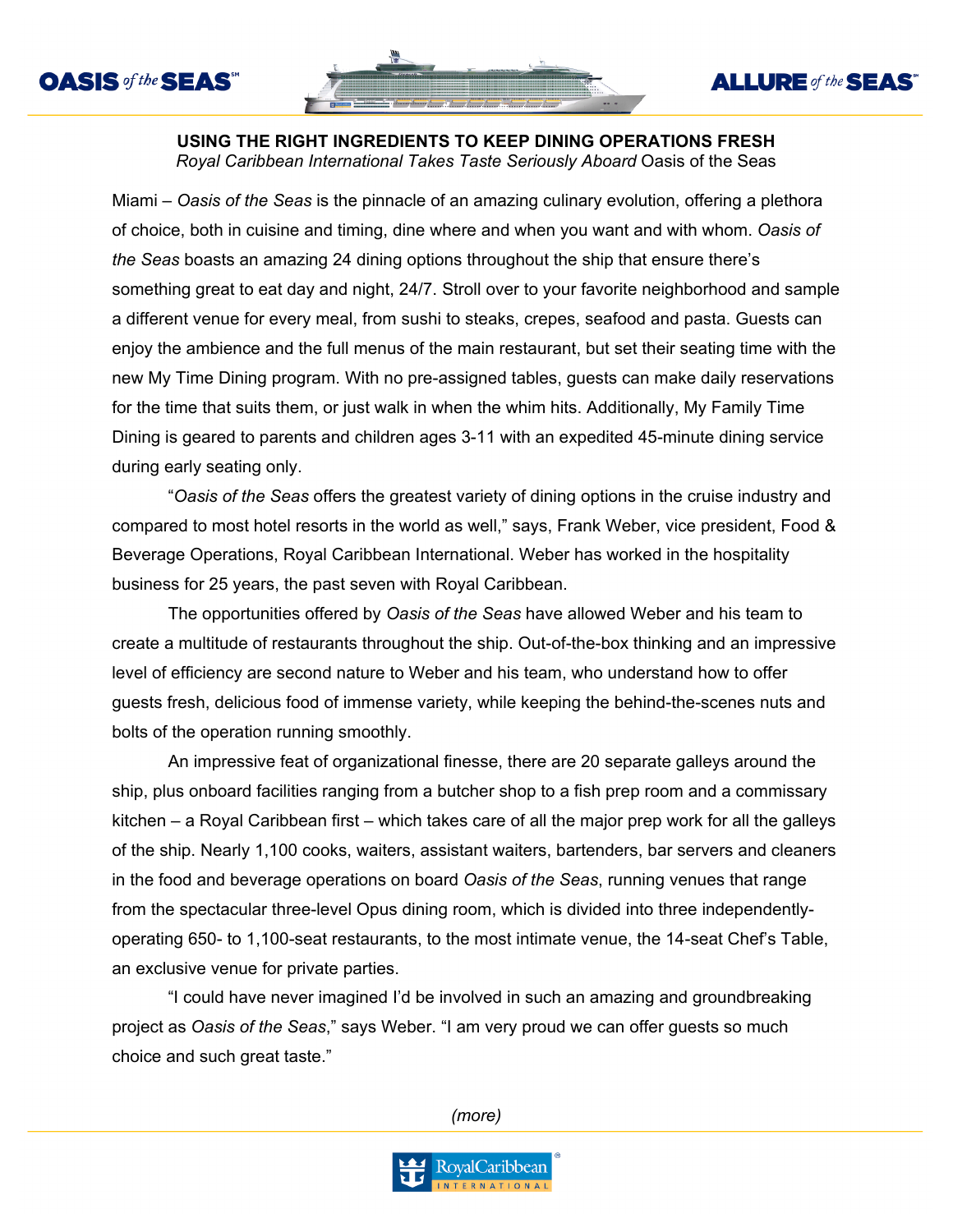*Oasis of the Seas'* Offers the Greatest Variety of Dining Options – Page 2

For the most high-end dining experience, head to 150 Central Park, where Chef de Cuisine Keriann von Raesfeld, a talented and award-winning young female chef, is at the helm. Casual venues are plentiful as well for sandwiches, wraps and salads, as well as coffee, donuts and ice-cream sundaes. For the health-conscious, not only has the entire Royal Caribbean fleet been transfat-free for three years, two outlets especially focus on healthy eating – the spa's Vitality Café and the Solarium Bistro, where each dish is less than 500 calories. Across the board, menus offer more "super foods" such as tomatoes, broccoli and berries, more interesting vegetarian options (such as East Indian dishes), and sensible Tapas-style servings.

Here's where to find all the palate-pleasing new choices aboard *Oasis of the Seas*:

# **THE BOARDWALK**

- **Seafood Shack:** A casual indoor/outdoor family restaurant on the Boardwalk; seafood, over-sized desserts and a vast selection of 'mocktails'
- **Boardwalk Bar:** The main bar on the Boardwalk; offering fruit, salads and sandwiches
- **Boardwalk Donut Shop:** A classic haunt for casual snacks and delicious treats
- **Ice Cream Parlor:** A variety of ice cream flavors and toppings take center stage against a backdrop of 1950s kitsch
- **Johnny Rockets:** '50's-style Diner with server-entertainers

# **CENTRAL PARK**

- **150 Central Park:** A trendy, upscale and intimate restaurant with a tasting menu with customized wine pairings
- **Giovanni's Table:** An Italian trattoria with both indoor and alfresco seating featuring Italian classics served family-style
- **Park Café:** An indoor/outdoor gourmet market featuring salads, sandwiches, soups, pastries and to-die-for fudge
- **Vintages:** A wine bar with pre-dinner tapas and cheeses along with a robust selection of fine wines
- **Chops Grille:** Royal Caribbean's signature steakhouse with views of Central Park, and premium cuts or quality meats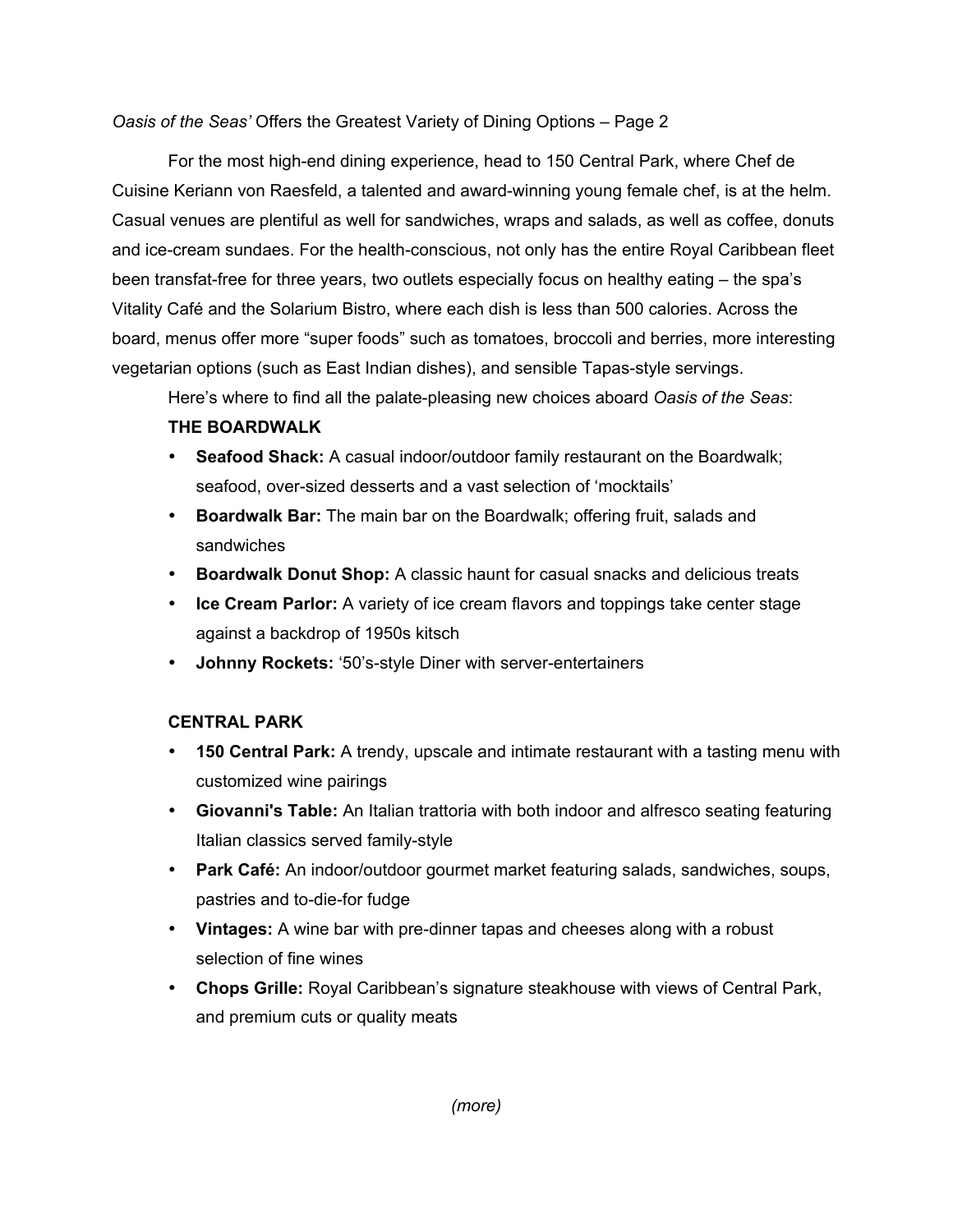*Oasis of the Seas'* Offers the Greatest Variety of Dining Options – Page 3

## **POOL AND SPORTS ZONE**

- **Solarium Bistro:** A health-conscious dining option for lunch and healthful fare and dancing under the stars in the evening
- **The Wipe Out Café:** A casual self-service buffet with pizza, hamburgers, sandwiches and fresh salads
- **Izumi Asian Cuisine:** Featuring mouthwatering flavors and a sushi bar with hot-rock cooking

## **ROYAL PROMENADE**

- **Mondo Café:** Open around the clock this café offers coffee, sandwiches and pastries like those found in Italy, Spain and Cuba
- **Sorrento's Pizzeria:** Featuring New York style pizza, with both made-to-order pies and by the slice
- **Café Promenade:** Offering Seattle's Best coffee, fruit shakes, pastries and sandwiches all day
- **The Cupcake Cupboard:** Featuring fresh-baked gourmet cupcakes as well as parties and design classes

# **VITALITY AT SEA SPA AND FITNESS CENTER**

• **The Vitality Café:** Offering healthy snacks, sandwiches, wraps, fruit and smoothies.

**THE CLASSICS,** Royal Caribbean hasn't forgotten the classics of its fleet:

- **Opus Dining Room:** The ship's main restaurant features a three-tier venue with a 1920s Art Deco style; flexible My Time Dining and traditional assigned seatings
- **Windjammer Marketplace:** A casual buffet fare for breakfast, lunch and dinner
- **In-Stateroom Service:** Order from the complimentary breakfast, lunch and dinner menus, or choose an original Johnny Rockets hamburger or Ghirardelli chocolate cookies from the new Dine In Delights menu